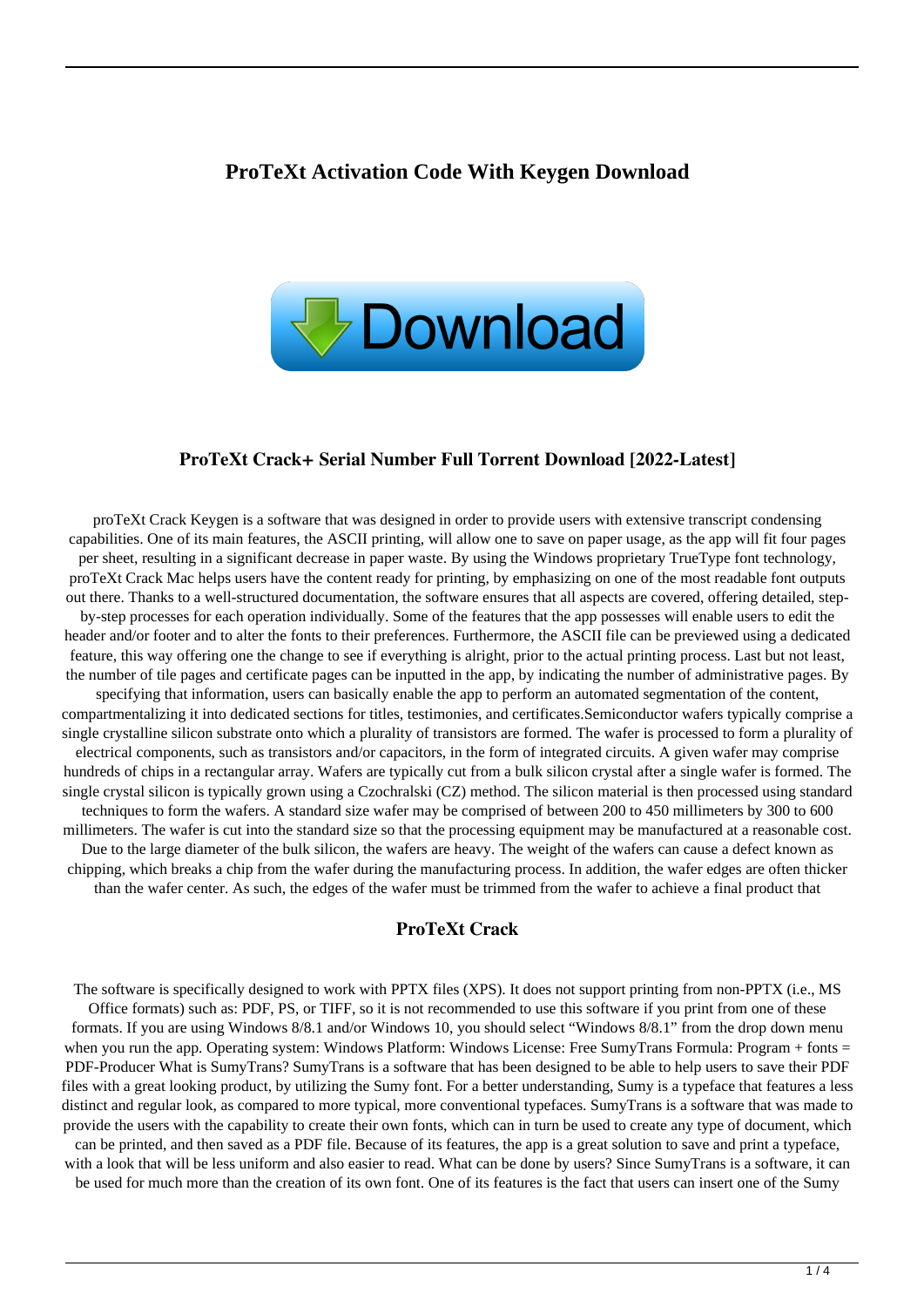fonts on their document, which in turn will then be printed in a look that is not as distinct and not as easy to read. The best part of this software is that it can be used to produce any font from any type of document, hence, it offers users a great variety of uses, which can either be shared with others, or kept for their personal use. The graphic appearance of this type of font will ensure that users will be able to produce an attractive document, with a more aesthetically appealing product. You should note that SumyTrans can only be used to print documents, while it cannot be used to edit them. Keymacro Description: SumyTrans has been created to be able to help users with an easy to read font, which in turn will result in an output that will be less 81e310abbf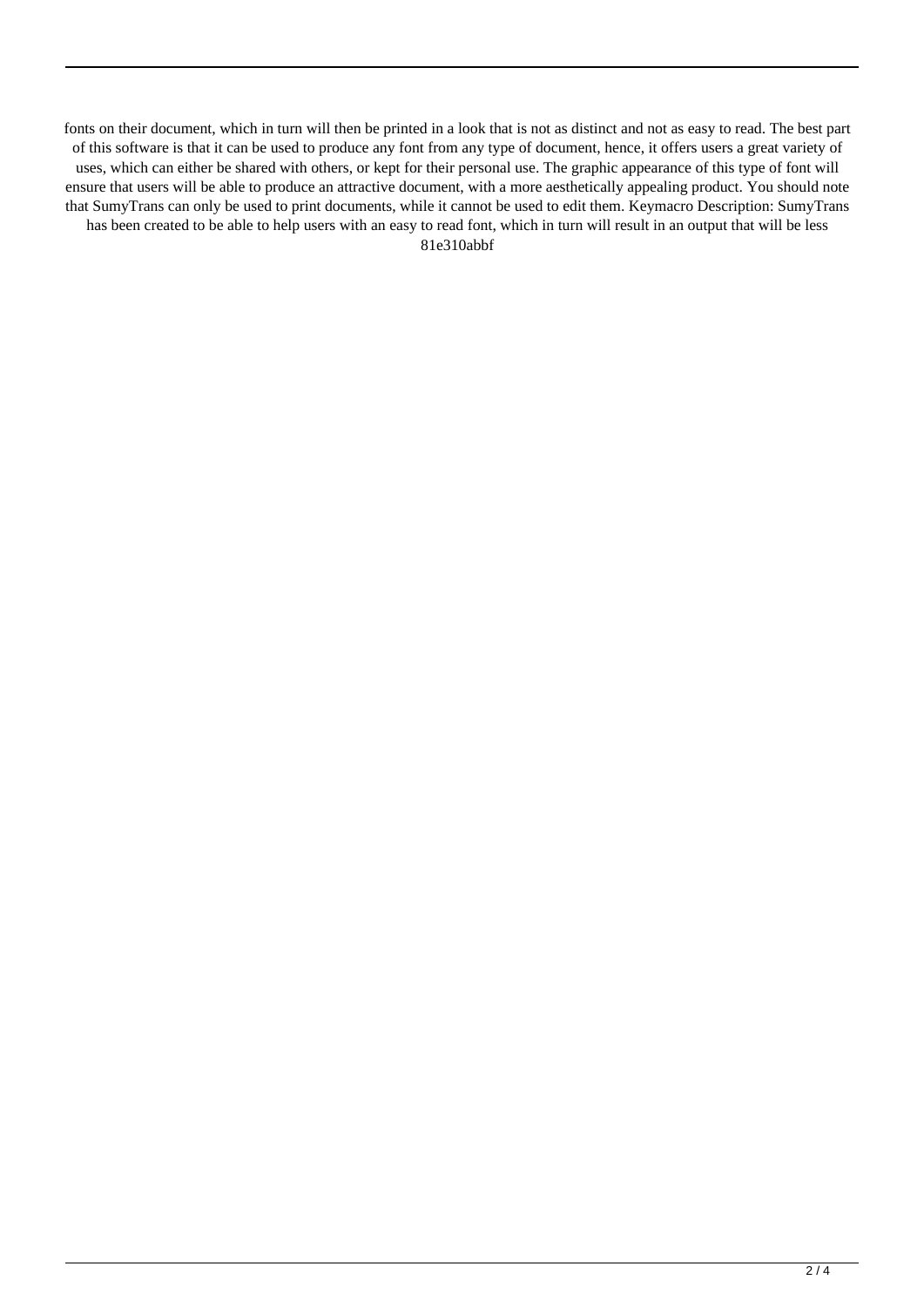## **ProTeXt**

COMPASS enables the user to edit the text transcript, and to replace the words in any way, by embedding the desired definition inside the given sentence. Not only that, this application also allows for the use of special characters, such as brackets, hyphens, and exclamation marks. Also, this app will let users apply an automatic indentation to the transcript, thus giving it an even more professional look. Moreover, COMPASS can automatically apply the desired format to the given transcript, adding bullet points, indentation, and subtitles. KEYMACRO Description: SPHINX is another application that is designed to help users prepare their written content for printing. When the app is activated, users will be presented with a simplified interface, that will allow them to use the given topic, such as the basic settings, the variable settings, the document format, the print mode, and so forth. Furthermore, the SPHINX application will offer users the option to have the content edited, by making use of the special features, including the automatic font conversion, the capacity to highlight the given text, and the capability to input the desired width of the document. Moreover, users can preview the output, which makes the app suitable for those who are not entirely sure how the content should be transformed, prior to the actual printing. In order to accommodate for the desired output, the app offers the option to have the transcript sent to the printer, in the form of an ASCII file, a PDF file, a PostScript file, a PostScript file that can be viewed on the PC or used in the intended output, and so forth. KEYMACRO Description: The APP enables users to customize their specific document, whether it is for the printing process, or for the digital sector. When the application is launched, users will be offered the choice to insert the desired number of pages in the transcript, while also having the opportunity to control the text format. Furthermore, users can also check out the output of their preferred format, so that the transcript can be previewed, prior to the actual printing process. Apart from that, the APP will provide the users with the opportunity to integrate the document with the photo, in a way that the text can be printed on a suitable background. The APP will also enable users to save on paper usage, by having the app fit for printing on four pages per sheet. As a result, one will be able to save on paper, which

#### **What's New In?**

Version 1.0 of proTeXt is a software that was designed in order to provide users with extensive transcript condensing capabilities. One of its main features, the ASCII printing, will allow one to save on paper usage, as the app will fit four pages per sheet, resulting in a significant decrease in paper waste. By using the Windows proprietary TrueType font technology, proTeXt helps users have the content ready for printing, by emphasizing on one of the most readable font outputs out there. Thanks to a well-structured documentation, the software ensures that all aspects are covered, offering detailed, step-by-step processes for each operation individually. Some of the features that the app possesses will enable users to edit the header and/or footer and to alter the fonts to their preferences. Furthermore, the ASCII file can be previewed using a dedicated feature, this way offering one the change to see if everything is alright, prior to the actual printing process. Last but not least, the number of tile pages and certificate pages can be inputted in the app, by indicating the number of administrative pages. By specifying that information, users can basically enable the app to perform an automated segmentation of the content, compartmentalizing it into dedicated sections for titles, testimonies, and certificates. Author: JeffGurnerWesro Recovered the following additional pieces of information: Description: Version 1.0 of proTeXt is a software that was designed in order to provide users with extensive transcript condensing capabilities. One of its main features, the ASCII printing, will allow one to save on paper usage, as the app will fit four pages per sheet, resulting in a significant decrease in paper waste. By using the Windows proprietary TrueType font technology, proTeXt helps users have the content ready for printing, by emphasizing on one of the most readable font outputs out there. Thanks to a well-structured documentation, the software ensures that all aspects are covered, offering detailed, step-by-step processes for each operation individually. Some of the features that the app possesses will enable users to edit the header and/or footer and to alter the fonts to their preferences. Furthermore, the ASCII file can be previewed using a dedicated feature, this way offering one the change to see if everything is alright, prior to the actual printing process. Last but not least, the number of tile pages and certificate pages can be inputted in the app, by indicating the number of administrative pages. By specifying that information, users can basically enable the app to perform an automated segmentation of the content, compartmentalizing it into dedicated sections for titles, testimonies, and certificates. Version 1.0 is a software that was designed in order to provide users with extensive transcript condensing capabilities. Some of the features that this app has will help users to edit the header and footer and to alter the fonts to their preferences. Additionally